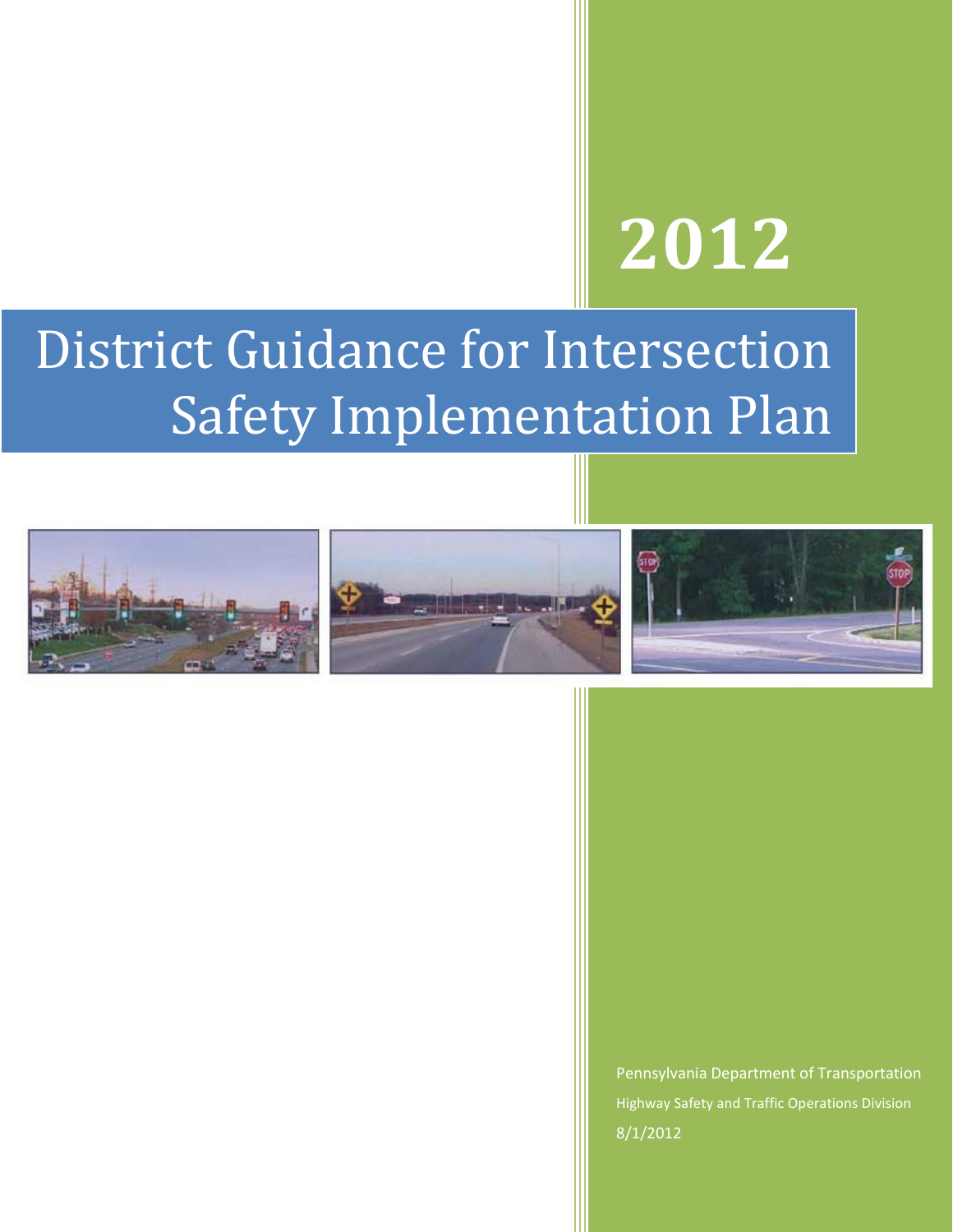#### **The Intersection Safety Goal**

Over the past several years, the number of intersection fatalities within Pennsylvania has had minor fluctuations as indicated in Table 1.

#### **Table 1. Pennsylvania Intersection Fatalities**

|                                   | 2007 | 2008 | 2009 | 2010 | 2011 |
|-----------------------------------|------|------|------|------|------|
| Number of Intersection Fatalities | 339  | 287  | 280  | 267  | 270  |

The Pennsylvania Strategic Highway Safety Plan (SHSP) has an updated safety goal of reducing the number of annual fatalities within Pennsylvania by half within two decades (2010-2030). In 2011, 1,286 fatalities occurred, of which 270 were intersection fatalities. In 2011, 21.0% of all fatalities occurred at intersections. That number was decreased from a 2009 value of 22.3%. The intersection portion of the updated SHSP goal is to reduce intersection fatalities by approximately 8 per year.

A workshop composed of Pennsylvania Department of Transportation (DOT) safety personnel and LTAP personnel was held on August 5-6, 2009, to identify safety initiatives in the intersection emphasis area that could help achieve the intersection safety goal. The results of that workshop indicate that the intersection goal of 30 fewer statewide intersection fatalities is achievable through the application of a diverse variety of low-cost, cost effective countermeasures. Over a projected 10 year life it is estimated that more than 54,000 intersection crashes and 3,000 disabling injuries will be prevented along with at least 300 lives saved.

## **The Approach**

In the past, traditional intersection safety program efforts have been based upon identifying and analyzing individual high-crash intersections from the crash data system, defining crash patterns, determining appropriate countermeasures, and then implementing those countermeasures. While this is an important approach and needs to continue, it has limited impact in terms of reducing statewide numbers of intersection fatalities.

To help lower statewide intersection fatalities, two additional initiatives are recommended to be undertaken and are as follows:

- Systematic application of large numbers of cost-effective, low-cost countermeasures.
- Comprehensive application of low-cost infrastructure improvements coupled with targeted education and enforcement initiatives on an area and corridor basis.

The systematic approach is the reverse of the traditional approach in that low-cost, effective countermeasures are first identified and then the crash data system is searched to identify a large number of high-crash intersections where the countermeasure can be cost-effectively deployed. Estimates of the impacts of the deployments can be made in terms of projected statewide costeffective deployment levels, annual lives saved, and deployment costs.

The comprehensive approach combines sets of cost-effective, low-cost infrastructure countermeasures with a coordinated set of education and enforcement initiatives targeted to intersection safety. The comprehensive approach is normally applied on a highway corridor or citywide basis targeting the reduction of severe intersection crashes.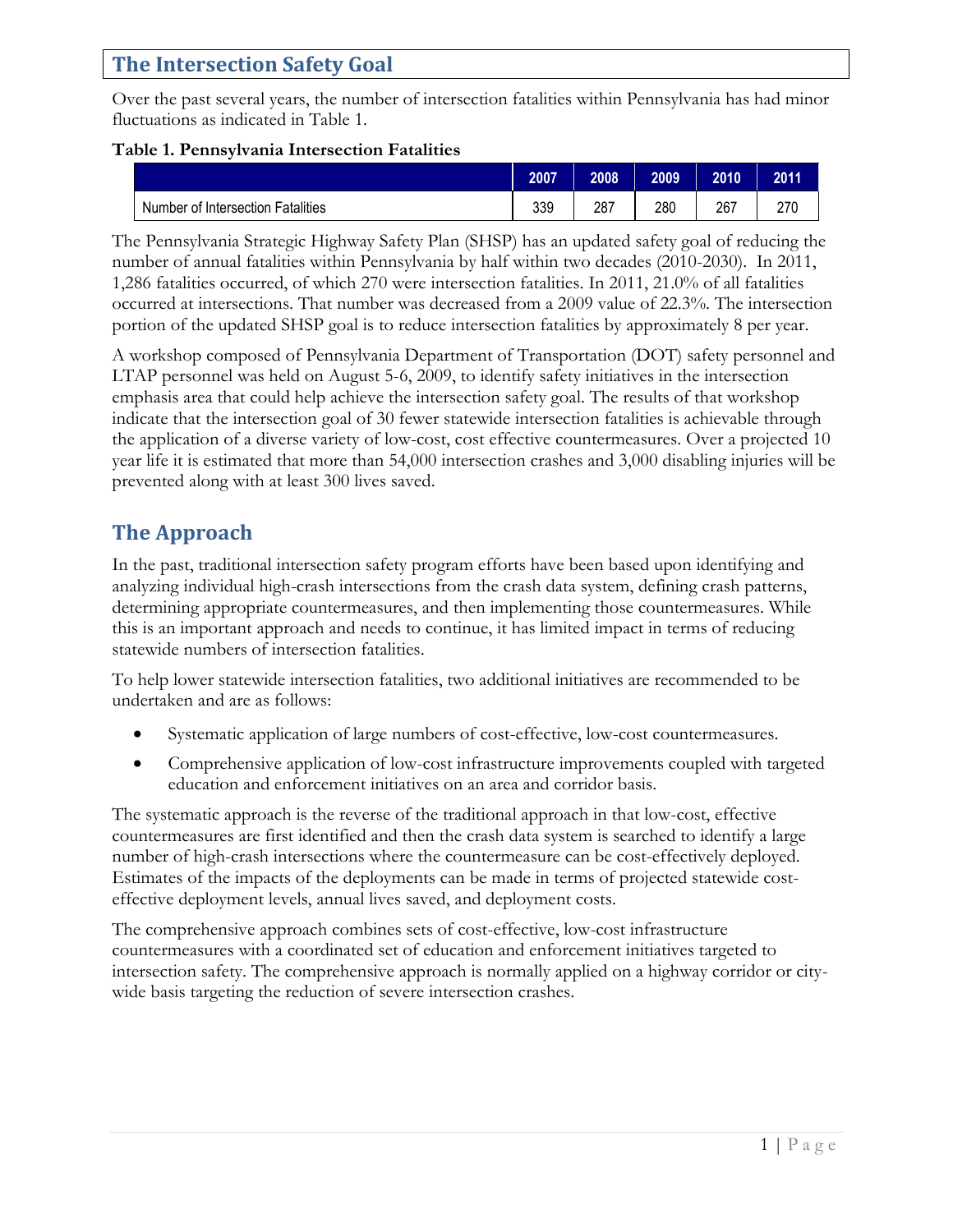## **Distribution of the Pennsylvania Intersection Fatality Problem**

The Pennsylvania intersection crash and fatality data was analyzed to gain insight on the distribution and characteristics of the intersection crash problem. The following table lists the Top 5 Most Effective Countermeasures, listed by category, identified from the Intersection Safety Implementation Plan (ISIP). These 5 categories of countermeasures have been singled out due to their ease of implementation and low cost to install. Almost 82 percent of the overall lives saved (38 annual lives saved for \$103.68 million) can be achieved by effectively implementing the following countermeasures in Table 2. (Please note these numbers have been revised to reflect the new data and do not correspond to FHWA's initial ISIP from 2010)

| <b>Rank</b>    | <b>Category</b>                                                                                                   | Approach   | Number of<br><b>Intersections</b> | <b>Construction</b><br><b>Cost</b><br>(\$ Million) | <b>Estimated</b><br><b>Annual</b><br><b>Fatalities</b><br><b>Reduced</b> |
|----------------|-------------------------------------------------------------------------------------------------------------------|------------|-----------------------------------|----------------------------------------------------|--------------------------------------------------------------------------|
|                | Basic Set of Sign and Marking<br>Improvements - State Intersections -<br>Stop-Controlled TCD                      | Systematic | 1,934                             | 15.48                                              | 14.67                                                                    |
| $\overline{2}$ | Basic Set of Signal and Sign<br>Improvements - State Intersections -<br>Signalized TCD                            | Systematic | 495                               | 14.86                                              | 4.26                                                                     |
| 3              | Change of Permitted and Protected Left-<br>Turn Phase to Protected Only - State<br>Intersections - Signalized TCD | Systematic | 400                               | 2.00                                               | 2.52                                                                     |
| 4              | Pedestrian Enhancements - State<br>Intersections                                                                  | Systematic | 922                               | 27.67                                              | 4.90                                                                     |
| 5              | Speed Reduction Enhancements -<br>State Intersections                                                             | Systematic | 725                               | 21.74                                              | 3.19                                                                     |
| Total          |                                                                                                                   |            | 4476                              | 81.75                                              | 29.54                                                                    |

#### **Table 2. Summary of ISIP's Most Effective Countermeasures by Category (Including Deployment Levels, Costs, and Fatality Reductions)**

## **Implementation**

The successful implementation of the multiple strategies in the plan will require constant and broad management support. It is expected that as the effort is implemented, unforeseen problems will arise, new opportunities will develop, and changes in direction and emphasis will be needed to take advantage of changing conditions. To ensure success, the Safety Management Division will develop and deploy a tracking system (See Table 11) to monitor the implementation of the various types of countermeasures being deployed. This system will include forms designed to secure before and after targeted crash histories, dates of implementation, linkages to other improvements implemented at the intersection, and other information deemed pertinent. Please be advised that districts will be allowed to use Section 715 and 148 Funding to implement these measures.

The following outlines each countermeasure category in detail, as well as their perspective implementation steps and a breakout of intersection locations by district. These locations include all intersections per district that meet the predetermined crash thresholds and should be addressed using a long term systematic approach starting with the highest ranked category.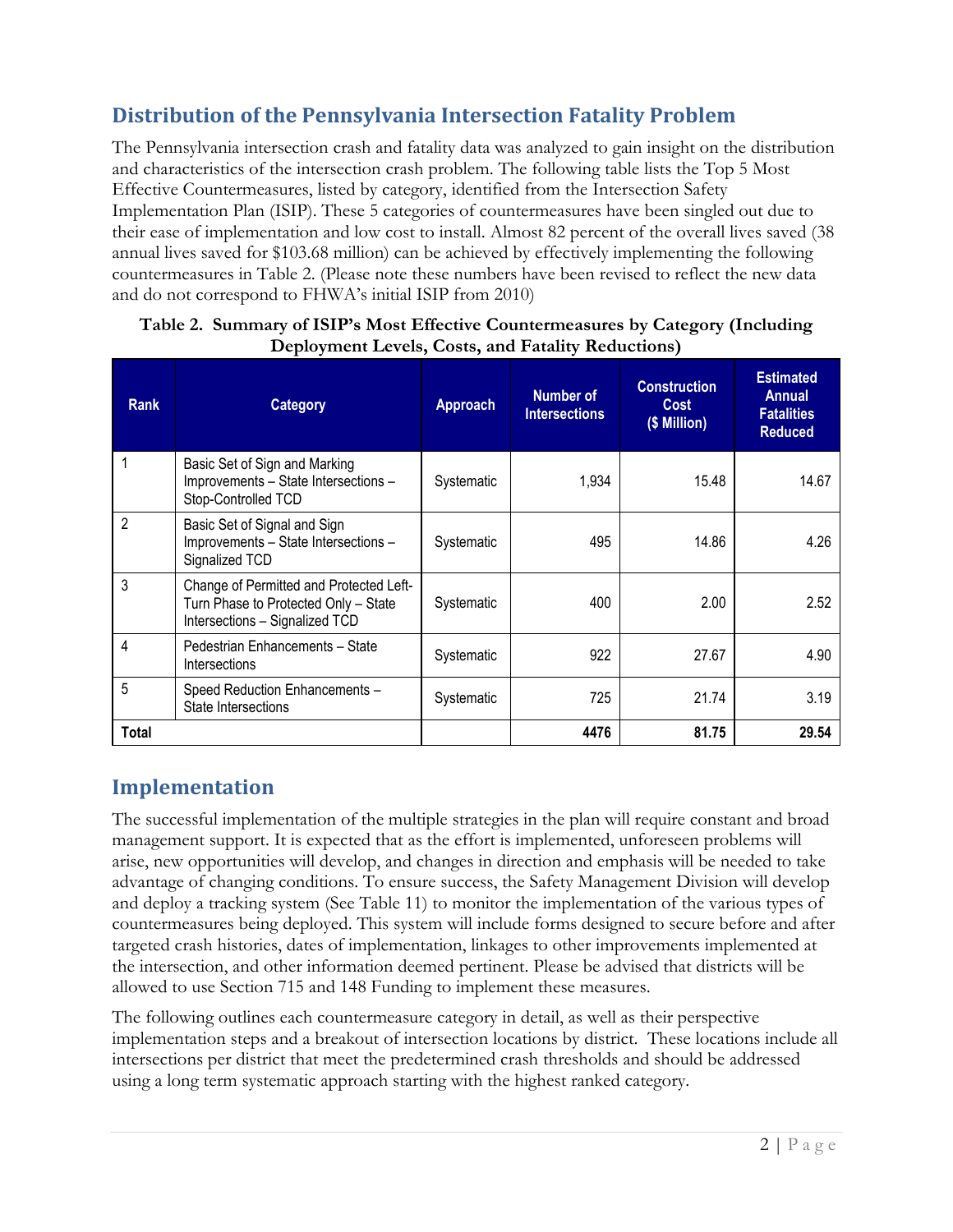## **1. Sign and Marking Improvements – State Stop-Controlled Intersections**

## **Description**

This initiative involves the installation of a set of basic signing and marking improvements that are collectively low-cost, designed to lower the potential of future crashes significantly, and are to be applied predominantly on single through lane, high-crash, stop-controlled State intersections in both rural and urban areas. They may also be applied on dual through lane, high-crash, stop-controlled intersections with lower traffic volumes (less than about 25,000 average annual daily traffic (AADT)) where the use of J-treatments is not appropriate and the frequency of acceptable gaps for entering traffic is such that long waiting and higher risk taking are not present at the intersection.

Basic enhancements considered for improvement are illustrated in Figure 1 and include the following:

- Through approach.
	- o Doubled up (left and right), oversize advance intersection warning signs, with street name plaques.
- Stop approach.
	- o Doubled up (left and right), oversize advance "Stop Ahead" intersection warning signs.
	- o Doubled up (left and right), oversize Stop signs.
	- o Installation of a minimum 6 ft. wide raised splitter island on the stop approach (if no pavement widening is required).
	- o Properly placed stop bar.
	- o Removal of any foliage or parking that limits sight distance.
	- o Double arrow warning sign at stem of T-intersections.



**Figure 1. Examples of Basic Low-Cost Countermeasures for Stop-Controlled Intersections – Double Up Oversize Warning Signs, Double Stop Signs, Traffic Island on Stop Approach (if feasible), Street Name Signs, Stop Bars, and Double Warning Arrow at the Stem of T-Intersections**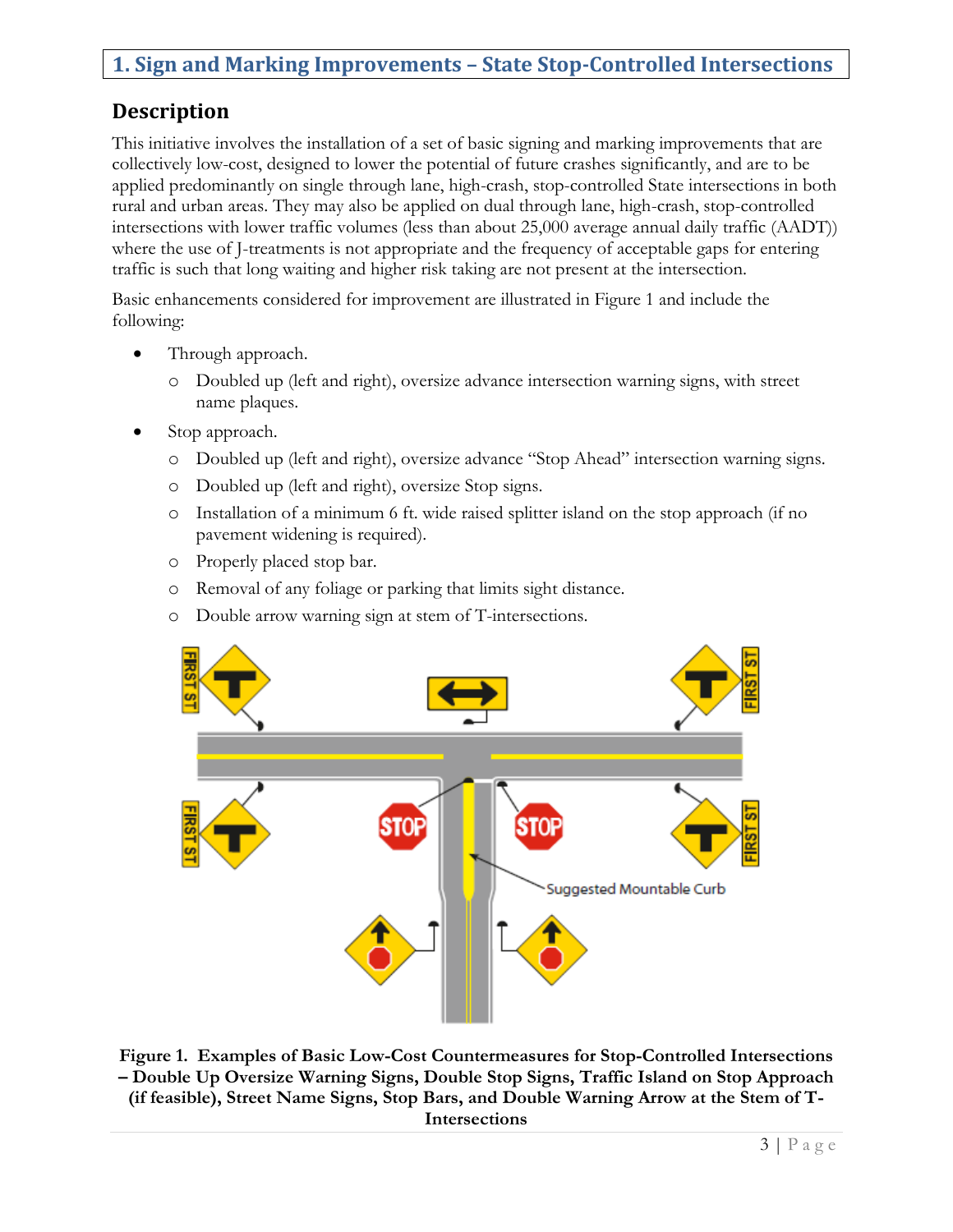The high-crash intersections where the basic set of signing and marking improvements are to be considered for installation are summarized in Table 3:

| <b>Category</b>                                                          |                |                |                | <b>Number of District Intersection Locations</b> |       |       |       |             |     |     |                |
|--------------------------------------------------------------------------|----------------|----------------|----------------|--------------------------------------------------|-------|-------|-------|-------------|-----|-----|----------------|
|                                                                          | $\overline{1}$ | $\overline{2}$ | 3 <sup>1</sup> | 4                                                | 5     | 6     | 8     | 9           | 10  | 11  | 12             |
| Basic Set of Sign and<br>Marking Improvements<br>$-$ Rural $\geq$ 45 mph | 81             | 45             | 77             | 55                                               | 334   | 260   | 382   | 40          | 77  | 33  | 105            |
| Basic Set of Sign and<br>Marking Improvements<br>$-$ Rural < 45 mph      | 18             | 11             | 32             | 51                                               | 167   | 117   | 263   | 17          | 8   | 23  | 33             |
| Basic Set of Sign and<br>Marking Improvements<br>$-$ Urban < 45 mph      | $\Omega$       | 0              | $\Omega$       | $\Omega$                                         | 4     | 13    | 9     | 0           | 1   | 3   | $\overline{2}$ |
| Basic Set of Sign and<br>Marking Improvements<br>$-$ Urban $\geq$ 45 mph | 1              | 0              | 2              | 7                                                | 19    | 77    | 23    | $\mathbf 0$ | 4   | 12  | 12             |
| <b>Total</b>                                                             | 100            | 56             | 111            | 113                                              | 524   | 467   | 677   | 57          | 90  | 71  | 152            |
| <b>Construction Cost</b><br>(\$Thousand)                                 | 800            | 448            | 888            | 904                                              | 4,192 | 3,736 | 5,416 | 456         | 720 | 568 | 1,126          |

|  |  | Table 3. Basic Set of Sign and Marking Improvements - State Stop-Controlled Intersections |  |  |
|--|--|-------------------------------------------------------------------------------------------|--|--|
|  |  |                                                                                           |  |  |

(1) Assumes an average cost of \$8,000 per intersection.

(2) Crashes were separated by mainline Speed Limit at or above 45 MPH or below 45MPH because of significant differences in crash severities between the two groups.

## **Implementation**

The key steps necessary to implement this initiative fully and realize the safety benefits of the improvements and the organizations responsible for each key step are shown in Table 4.

#### **Table 4. Key Implementation Steps for Sign and Marking Improvements – State Stop-Controlled Intersections**

| <b>Step</b>                                                                                                                                                                                                                                                                                                               | <b>Organization Responsible for Step</b>                               |
|---------------------------------------------------------------------------------------------------------------------------------------------------------------------------------------------------------------------------------------------------------------------------------------------------------------------------|------------------------------------------------------------------------|
| 1. Establish teams (District Office Traffic Engineering Operations and/or Safety<br>Engineer and/or consultant) to field review intersections, determine appropriate<br>improvements, determine means to implement (department forces, new District-<br>wide contract) and prepare contract plans (if needed).            | <b>District Traffic Engineering Operations</b><br>and Safety personnel |
| 2. Commence and complete field views of the top half of the State intersections on<br>the list, identify intersections where improvements are appropriate, identify<br>improvements, identify which Districts will implement using Department forces, and<br>prepare statewide or area contract plans for remaining work. | <b>District Traffic Engineering Operations</b><br>and Safety personnel |
| 3. Let contracts (if applicable) and implement improvements.                                                                                                                                                                                                                                                              | District Offices                                                       |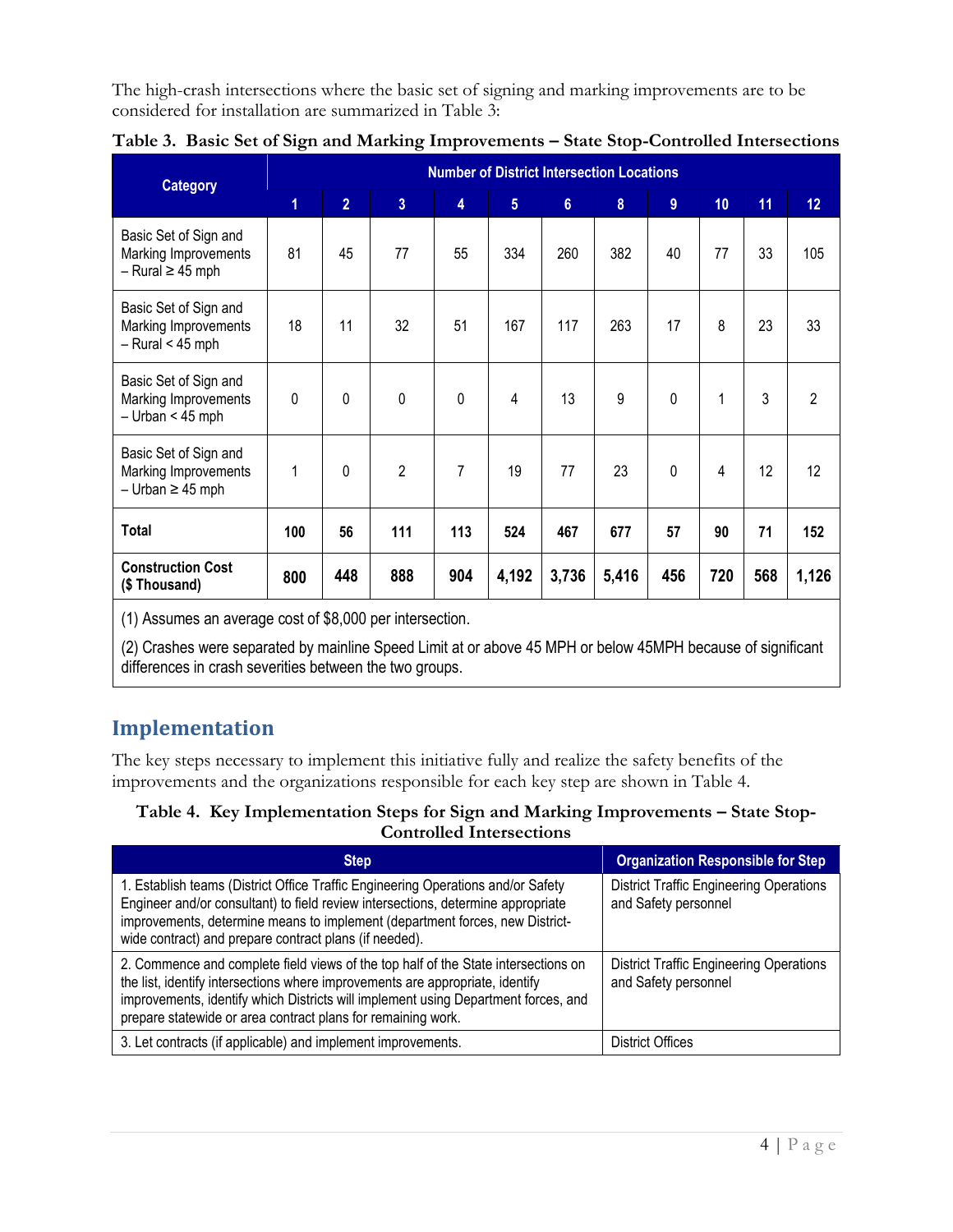#### **2. Signal and Sign Improvements – State Signalized Intersections**

#### **Description**

This initiative involves the installation of a basic set of signal, sign, and marking improvements that are low cost, are designed to lower the potential for future crashes significantly, and are to be applied at high-crash, signalized, State intersections in both rural and urban areas.

The typical improvements considered for implementation include:

- $\triangleright$  Back plates for all signal heads (may be reflectorized).
- $\triangleright$  12-inch LED lenses.
- $\triangleright$  At least one signal head per approach lane.
- $\triangleright$  Signal clearance timing in accordance with Institute of Transportation Engineers (ITE) clearance formula.
- $\triangleright$  Elimination of flashing operation during night conditions.

Many of the traffic signals on the State highway system already have the first two of the suggested enhancements described above installed. Consequently improvements, costs, and safety impacts for implementing the basic set of signal and sign enhancements are moderate in costs. The three improvements expected to have the highest level of impact are signal head per lane, signal clearance timing in accordance with the ITE clearance formula, and eliminating late-night flashing operations.

The statewide high-crash intersections where the basic set of signal and sign improvements should be considered are summarized in Table 5:

| <b>Category</b>                                                         | <b>Number of District Intersection Locations</b> |                |                |     |                 |                |       |     |     |       |     |  |
|-------------------------------------------------------------------------|--------------------------------------------------|----------------|----------------|-----|-----------------|----------------|-------|-----|-----|-------|-----|--|
|                                                                         | 1                                                | $\overline{2}$ | $\overline{3}$ | 4   | $5\phantom{.0}$ | $6\phantom{a}$ | 8     | 9   | 10  | 11    | 12  |  |
| Basic Set of Signal<br>and Sign<br>Improvements-<br>Urban $\geq$ 45 mph | 4                                                | 1              | 0              | 1   | 15              | 86             | 7     | 1   | 4   | 11    |     |  |
| Basic Set of Signal<br>and Sign<br>Improvements-<br>Urban <45mph        | 1                                                | 1              | 0              | 7   | 16              | 54             | 16    | 3   | 1   | 20    | 0   |  |
| Basic Set of Signal<br>and Sign<br>Improvements-<br>Rural $\geq 45$ mph | 16                                               | 7              | 17             | 8   | 86              | 96             | 47    | 9   | 19  | 6     | 26  |  |
| Basic Set of Signal<br>and Sign<br>Improvements-<br>Rural-<45 mph       | 0                                                | $\mathbf 0$    | 0              | 3   | 14              | 3              | 10    | 1   | 1   | 0     | 0   |  |
| <b>Total</b>                                                            | 21                                               | 9              | 17             | 19  | 131             | 239            | 80    | 14  | 25  | 37    | 27  |  |
| <b>Construction Cost</b><br>(\$Thousand)                                | 630                                              | 270            | 510            | 570 | 3,930           | 7,170          | 2,400 | 420 | 750 | 1,110 | 810 |  |
|                                                                         |                                                  |                |                |     |                 |                |       |     |     |       |     |  |

#### **Table 5. Basic Set of Signal and Sign Improvements – State Signalized Intersections**

(1) Assumes an average cost of \$30,000 per intersection.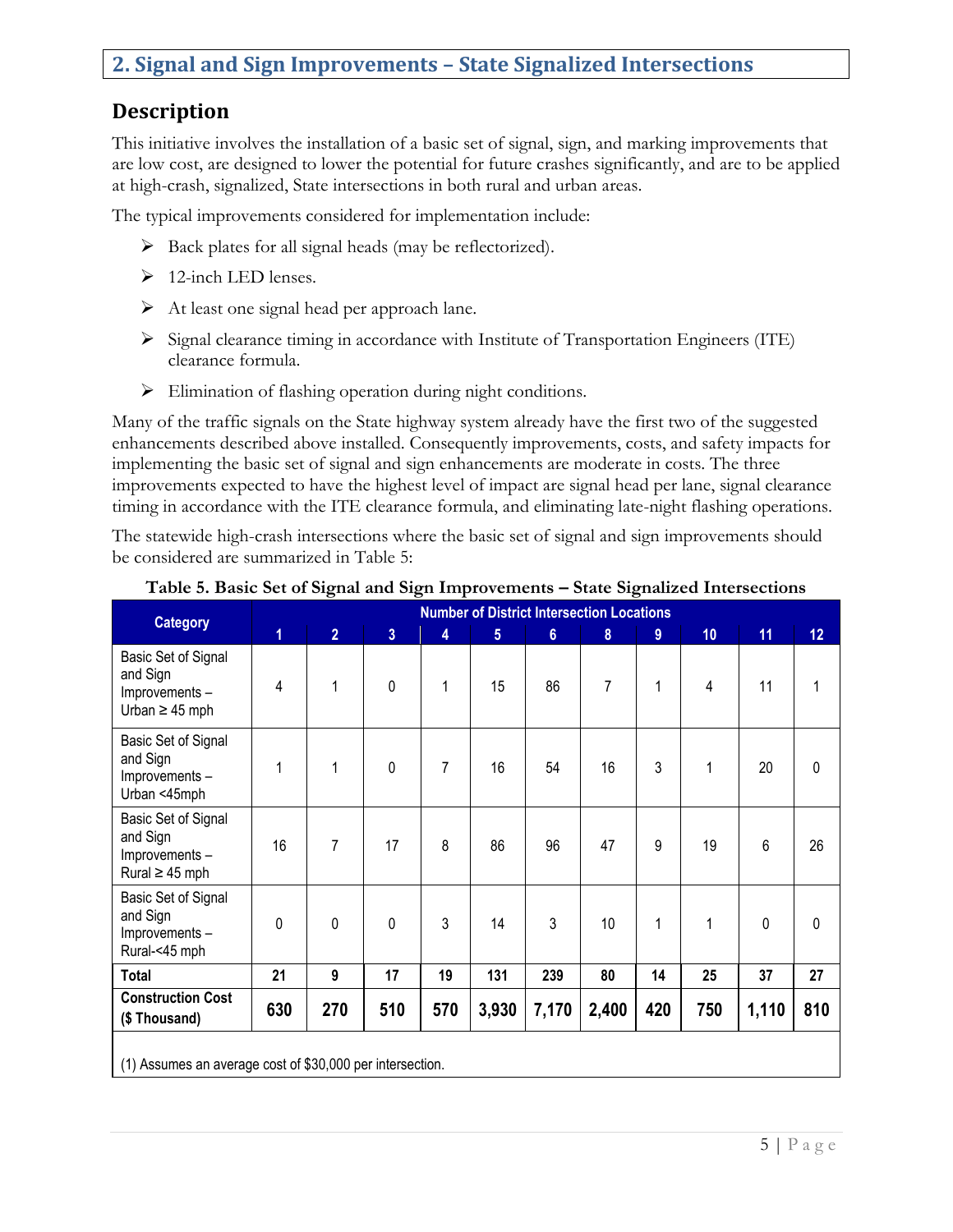#### *Optional Signal and Sign Improvements Based on the Characteristics of the Intersection*

The optional additional improvements listed below may be beneficial if specific intersection safety concerns are present. These improvements should be considered for each signalized intersection with a number of crashes that meets or exceeds the threshold. The determination to include one or more of these improvements cannot be determined from the crash data; it must be made after a field review of the intersection to identify physical, traffic, or pedestrian characteristics that merit inclusion.

- Advance intersection warning signs doubled up for isolated rural high-speed intersections.
- $\triangleright$  Advance cross-street name signs for high-speed approaches on arterial highways.
- $\triangleright$  Advance left and right Signal Ahead oversize warning signs for isolated traffic signals or intersections where the signal heads are not readily visible due to alignment or sight distance obstructions.
- $\triangleright$  Supplemental signal heads where normally placed signal heads may be difficult to identify due to sight distance limitations, horizontal curvature, or other obstructions; appropriate for exceptionally wide intersections where a near side signal is needed.
- Signal coordination improvements on high-volume, high-speed arterials with closely spaced traffic signals and frequent mainline stopping due to poor or no signal coordination.
- $\triangleright$  Pedestrian countdown signals at intersections with high pedestrian activity or multiple pedestrian crashes.
- Exclusive pedestrian phasing at intersections with multiple pedestrian-vehicle conflicts.
- $\triangleright$  Higher visibility crosswalks and advance pedestrian warning signs at intersections with high pedestrian activity or multiple pedestrian crashes.

## **Implementation**

The key steps necessary to implement this initiative fully and realize the safety benefits of the improvements and the organizations responsible for each key step are shown in Table 6.

#### **Table 6. Key Implementation Steps for Signal and Sign Improvements – State Signalized Intersections**

| <b>Step</b>                                                                                                                                                                                                                                                         | <b>Organization Responsible for Step</b>                                                   |
|---------------------------------------------------------------------------------------------------------------------------------------------------------------------------------------------------------------------------------------------------------------------|--------------------------------------------------------------------------------------------|
| 1. Establish teams (District Office Traffic Engineering Operations and/or Safety<br>Engineer and/or consultant) to field review intersections, determine improvements<br>and prepare contract plans.                                                                | <b>District Traffic Engineering Operations</b><br>and Safety personnel                     |
| 2. Develop a training package and train team on guidelines, field review<br>requirements, and contract plan preparation.                                                                                                                                            | <b>BOMO Office of Traffic Engineering</b><br>Operations<br>and Office of Safety Management |
| 3. Commence and complete field views of the top half of the listed signalized<br>intersections, identify improvements, identify which Municipalities will implement<br>using Department forces, prepare District wide or area contract plans for remaining<br>work. | <b>District Traffic Engineering Operations</b><br>and Safety personnel                     |
| 4. Let contract and implement improvements.                                                                                                                                                                                                                         | <b>Districts</b>                                                                           |
| 5. Evaluate initial deployments and update guidelines for the remaining set of<br>intersections.                                                                                                                                                                    | Office of Safety Management                                                                |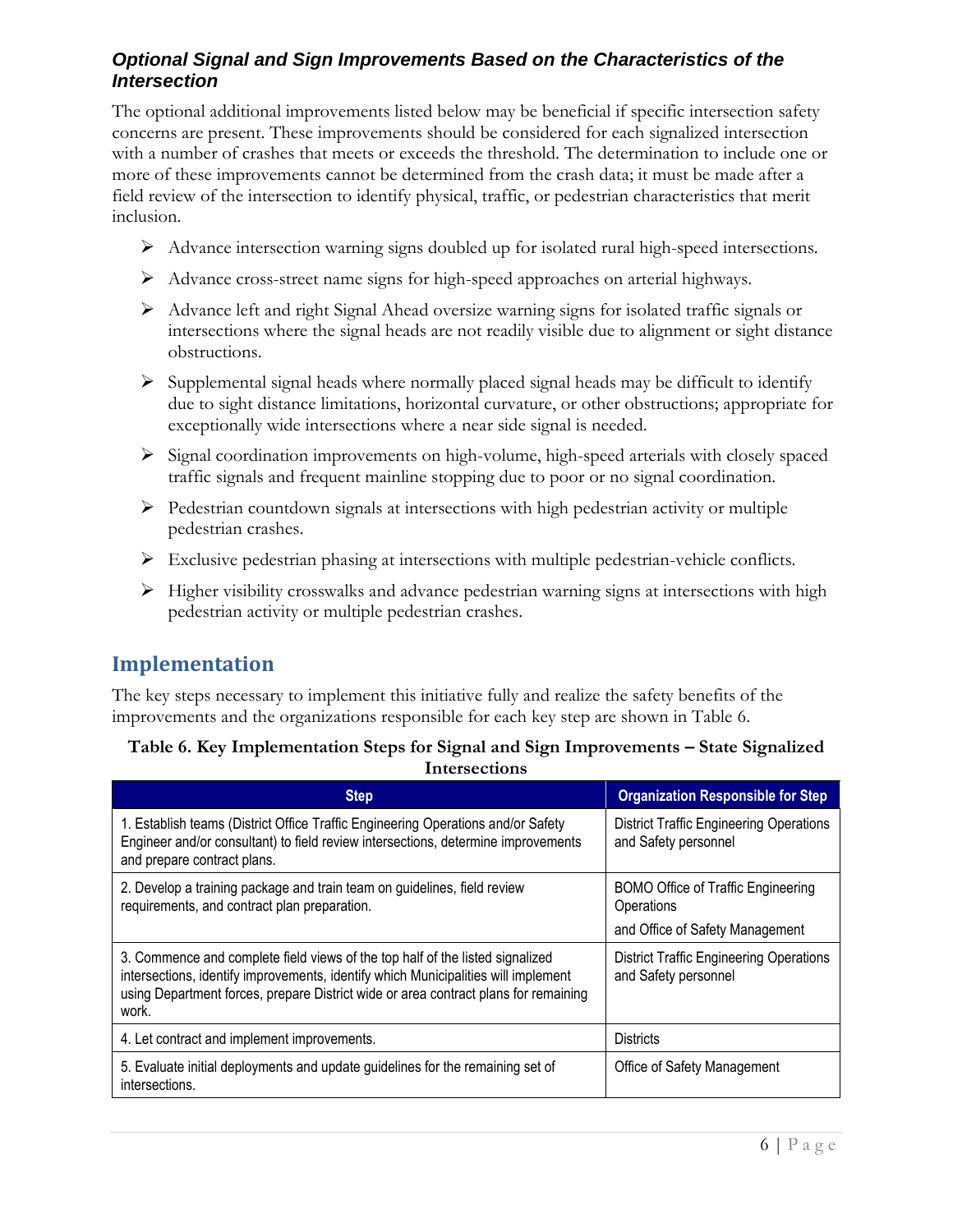## **3. Change of Permitted and Protected Left-Turn Phase to Protected Only**

## **Description**

One major crash pattern that needs to be addressed individually is signalized intersections with a significant number of or potential for left-turn, opposing-flow crashes. At these traffic signals the potential change is likely to involve modification of the signal phase from permitted and protected left-turn phases to protected-only. This can be considered for intersections with high numbers of left-turn, opposing flow crashes; three or more opposing approach lanes; or high opposing volumes with few acceptable turning gaps. A capacity analysis including an assessment of the adequacy of the left turn lane storage capacity with the phasing modification should also be performed.

In addition, many of these signals use five signal heads placed between the left-turn lane and inside travel lane to provide signal information for both the left turn and inside through movement.



**Figure 2 - Permitted and Protected Left Turn Phases**

Modifying these signals to provide the protected only left-turn will probably mean replacement of the five section head with a separate set of heads for the left-turn movement placed close to the middle of the left-turn lane (extension of the mast arm will be needed for many of these installations) and another set of heads for the through movement.



**Figure 3 - Protected Left Turn Phase**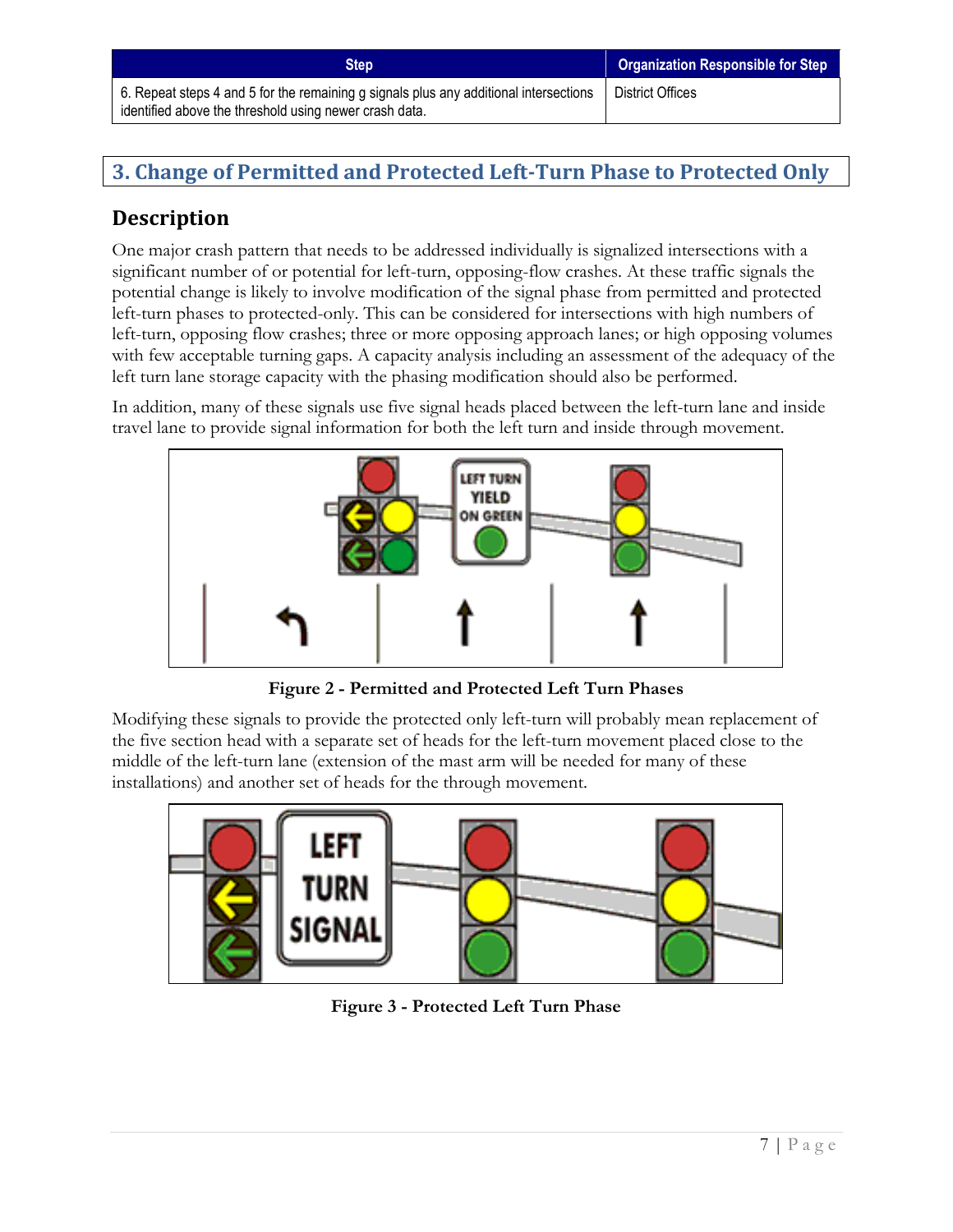The high-crash intersections where the protected only left-turn phase should be considered are summarized in Table 7:

| Table 7. Change of Permitted and Protected Left-Turn Phase to Protected Only – State |
|--------------------------------------------------------------------------------------|
| <b>Signalized Intersections</b>                                                      |

| <b>Category</b>                                                                       |                                                          |                |                |     |            |           | <b>Number of District Intersection Locations</b> |     |     |     |     |
|---------------------------------------------------------------------------------------|----------------------------------------------------------|----------------|----------------|-----|------------|-----------|--------------------------------------------------|-----|-----|-----|-----|
|                                                                                       | 1                                                        | $\overline{2}$ | $\overline{3}$ | 4   | $\sqrt{5}$ | 6         | 8                                                | 9   | 10  | 11  | 12  |
| Change of Permitted<br>and Protected Left-<br>Turn Phase to<br>Protected Only - Urban | 5                                                        | 3              | 0              | 12  | 56         | 193       | 45                                               | 4   | 5   | 35  | 2   |
| Change of Permitted<br>and Protected Left-<br>Turn Phase to<br>Protected Only - Rural | 20                                                       | 13             | 24             | 22  | 103        | 100       | 89                                               | 23  | 17  | 3   | 27  |
| <b>Total</b>                                                                          | 25                                                       | 16             | 24             | 34  | 159        | 293       | 134                                              | 27  | 22  | 38  | 29  |
| <b>Construction Cost</b><br>(\$Thousand)                                              | 125                                                      | 80             | 120            | 170 | 795        | 1,46<br>5 | 670                                              | 135 | 110 | 190 | 145 |
|                                                                                       | (1) Assumes an average cost of \$5,000 per intersection. |                |                |     |            |           |                                                  |     |     |     |     |

## **Implementation**

The key steps necessary to implement this initiative fully and realize the safety benefits of the improvements and the organizations responsible for each key step are shown in Table 8.

| Table 8. Key Implementation Steps for Signal and Sign Improvements - State Signalized |
|---------------------------------------------------------------------------------------|
| Intersections                                                                         |

| <b>Step</b>                                                                                                                                                                                                                                                      | <b>Organization Responsible for</b><br><b>Step</b>                     |
|------------------------------------------------------------------------------------------------------------------------------------------------------------------------------------------------------------------------------------------------------------------|------------------------------------------------------------------------|
| 1. Establish teams (District Office Traffic Engineering Operations and/or Safety Engineer<br>and/or consultant) to field review intersections, determine improvements and prepare<br>contract plans.                                                             | <b>District Traffic Engineering</b><br>Operations and Safety personnel |
| 3. Commence and complete field views of the top half of the listed signalized<br>intersections, identify improvements, identify which Municipalities will implement using<br>Department forces, prepare District wide or area contract plans for remaining work. | <b>District Traffic Engineering</b><br>Operations and Safety personnel |
| 4. Let contract and implement improvements.                                                                                                                                                                                                                      | <b>Districts</b>                                                       |
| 5. Evaluate initial deployments and update guidelines for the remaining set of<br>intersections.                                                                                                                                                                 | Office of Safety Management                                            |
| 6. Repeat steps 4 and 5 for the remaining g signals plus any additional intersections<br>identified above the threshold using newer crash data.                                                                                                                  | District Offices                                                       |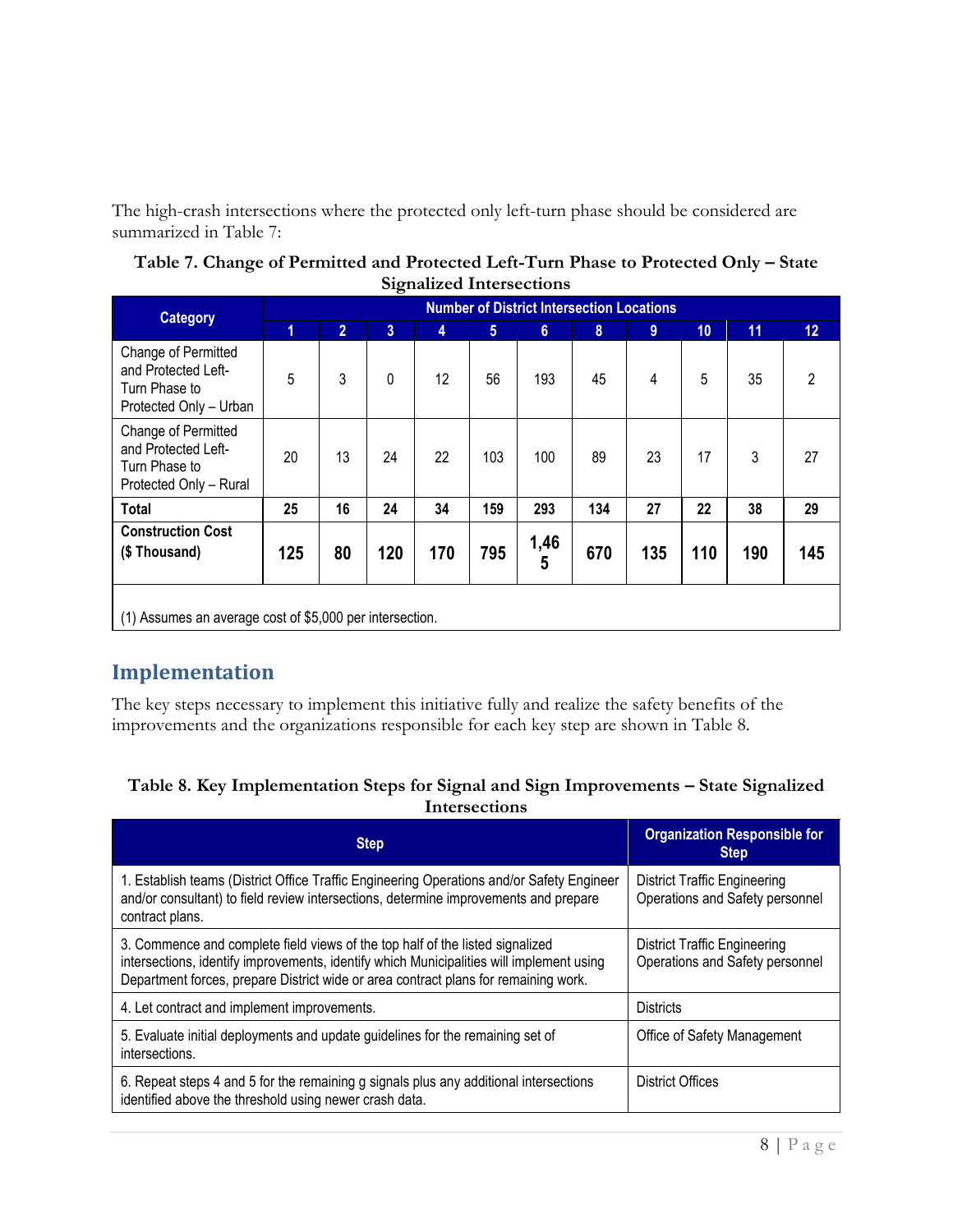#### **4. Pedestrian Safety Enhancements at State and Local Intersections**

#### **Description**

Pedestrian safety, particularly at intersections that have two or more pedestrian crashes within the past 5 years, need to be addressed. Most of these multiple pedestrian crashes occur at signalized intersections, but a few occur at stop-controlled intersections. The predominant pedestrian safety enhancements are as follows:

- $\triangleright$  Pedestrian countdown signals at intersections with high pedestrian activity or multiple pedestrian crashes. (Signalized Intersections)
- $\triangleright$  Exclusive pedestrian phasing at intersections with multiple pedestrian-turning vehicle conflicts and crashes. (Signalized Intersections)
- $\triangleright$  Higher visibility crosswalks and advance pedestrian warning signs at intersections with high pedestrian activity or multiple pedestrian crashes. (Stop-Controlled and Signalized Intersections)
- $\triangleright$  Speed reduction measures on approaches to stop-controlled intersections with multiple pedestrian crashes.

The high-crash intersections where the pedestrian enhancements should be considered are summarized in Table 9:

| <b>Category</b>                                           |                | <b>Number of District Intersection Locations</b> |                |       |                |        |       |     |     |       |                 |  |
|-----------------------------------------------------------|----------------|--------------------------------------------------|----------------|-------|----------------|--------|-------|-----|-----|-------|-----------------|--|
|                                                           | 1              | $\overline{2}$                                   | 3              | 4     | 5 <sup>5</sup> | 6      | 8     | 9   | 10  | 11    | 12 <sub>2</sub> |  |
| <b>Pedestrian Enhancements</b><br>- Urban Signalized      | 14             | 16                                               | 3              | 26    | 72             | 699    | 54    | 6   | 6   | 60    | 4               |  |
| <b>Pedestrian Enhancements</b><br>- Urban Stop-Controlled | $\overline{2}$ | 6                                                | $\overline{2}$ | 11    | 22             | 89     | 14    | 2   | 3   | 10    | $\mathbf{0}$    |  |
| <b>Pedestrian Enhancements</b><br>- Rural (All TCD)       |                |                                                  | $\mathfrak{p}$ | 2     | 12             | 4      | 5     | 1   | 1   | 0     | 3               |  |
| <b>Total</b>                                              | 17             | 23                                               | 7              | 39    | 106            | 792    | 73    | 9   | 10  | 70    | 7               |  |
| <b>Construction Cost</b><br>(\$Thousand)                  | 510            | 690                                              | 210            | 1,170 | 3,180          | 23,760 | 2,190 | 270 | 300 | 2,100 | 210             |  |
| (1) Assumes an average cost of \$30,000 per intersection. |                |                                                  |                |       |                |        |       |     |     |       |                 |  |

#### **Table 9. Pedestrian Enhancements (Pedestrian Countdown Signals, Crosswalks, Potential Separate Pedestrian Phases) – State Intersections**

## **Implementation**

The key steps necessary to implement this initiative fully and realize the safety benefits of the improvements are incorporated into the processes for stop-controlled and signalized intersections above. That is, if an intersection meets the pedestrian crash thresholds identified above, in addition to the basic signal, sign, and marking enhancements to consider, the pedestrian enhancements listed above are also to be considered.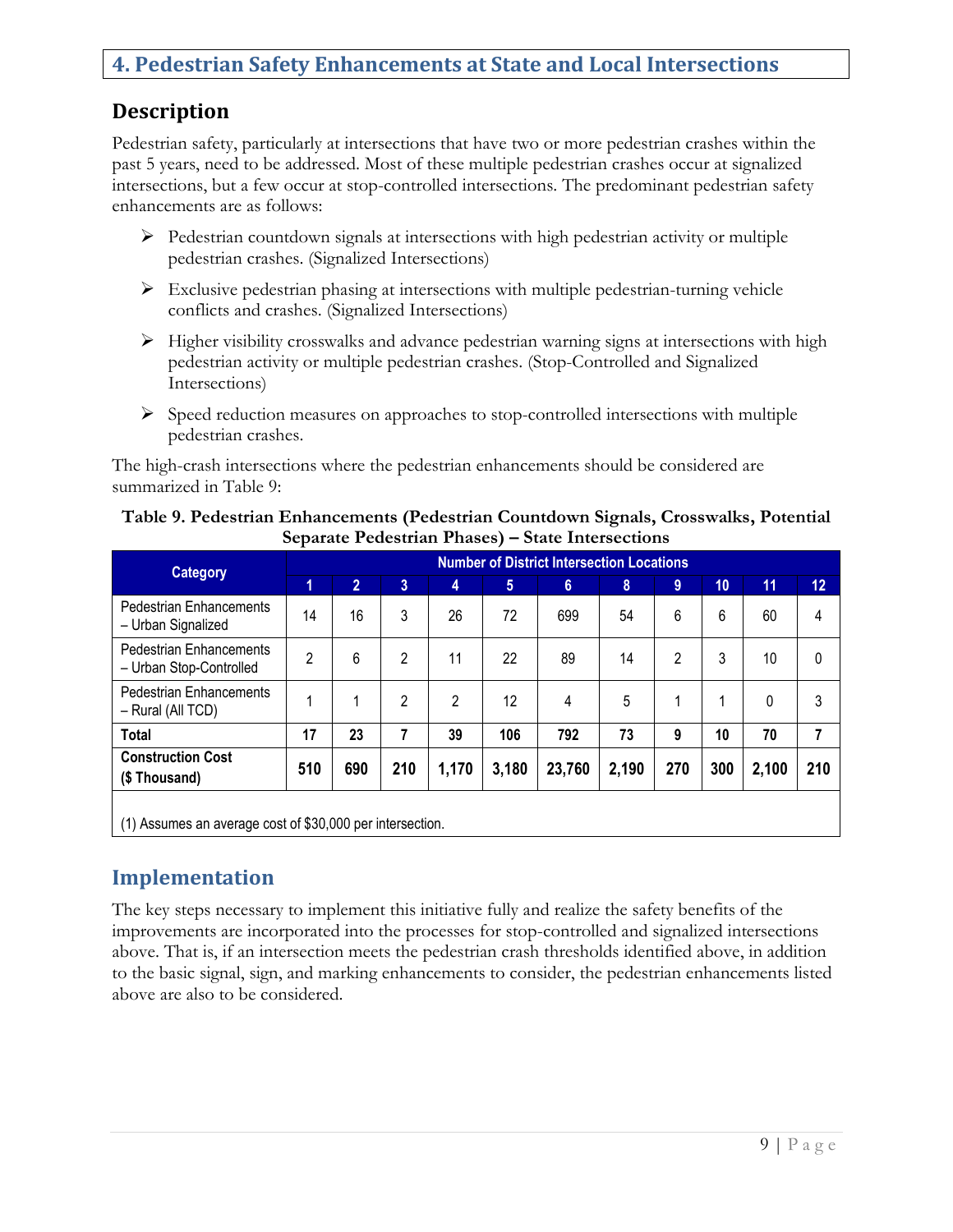## **5. Speed Reduction Safety Enhancements at State Intersections**

#### **Description**

Speed reduction, particularly at intersections that have multiple crashes in which the crash report has identified speeding or too fast for conditions as a causative factor should consider infrastructure improvements to reduce high-end intersection approach speeds. The predominant speed reduction enhancements are as follows:

Intersection approaches where drivers commonly enter the intersection at excessive speeds can potentially increase the severity of crashes. In addition, higher approach speeds may make it more difficult for some stopped drivers at stop-controlled intersections to identify safe gaps to enter the intersection. Another concern is intersections with high speeds on the through approaches and limited sight distance on the stop approach.

#### **Countermeasures**

The countermeasures are primarily intended for consideration on the through approaches at stopcontrolled intersections; however, they may also be considered, after careful analyses, for high-speed approaches at signalized intersections. Minimal information is available concerning the crash reduction factors for speed reduction improvements. A number of countermeasures have performed well under limited levels of deployment. However, additional deployments may yield different results. These countermeasures may be cautiously deployed and complemented with evaluations to determine if the desired results have or have not been obtained.

The low-cost countermeasures for intersections with a high frequency of high-speed vehicle crashes on approaches include a number of options, as follows:

- Lane narrowing using rumble strips parallel to the edge lines. (See HRT-08-063, 'Two Low-Cost Safety Concepts for Two-Way Intersections on High-Speed Two-Lane, Two-Way Roadways' for further design and performance information.)
- Lane narrowing using raised pavement markers in lieu of rumble strips on approaches where noise issues or bicycle safety concerns associated with rumble strips cannot be addressed.
- Dynamic warning signs on the through approach warning drivers traveling at speeds above a set threshold to slow down.
- Peripheral transverse pavement markings at a spacing of 4 markings per second. (See "Peripheral Transverse Pavement Markings for Speed Control," by Bryan Katz, at http://scholar.lib.vt.edu/theses/available/etd-05172007- 135959/unrestricted/KatzPhDDissertation.pdf)
- Slow or speed limit pavement marking legends highlighted within a gray or black box on the pavement and supplemented with advance intersection warning signs with advisory speed plates. (See HRT-08-063 for further performance information.)
- High friction surface applied to the approaches (approximately 300 feet in advance) and through the intersection.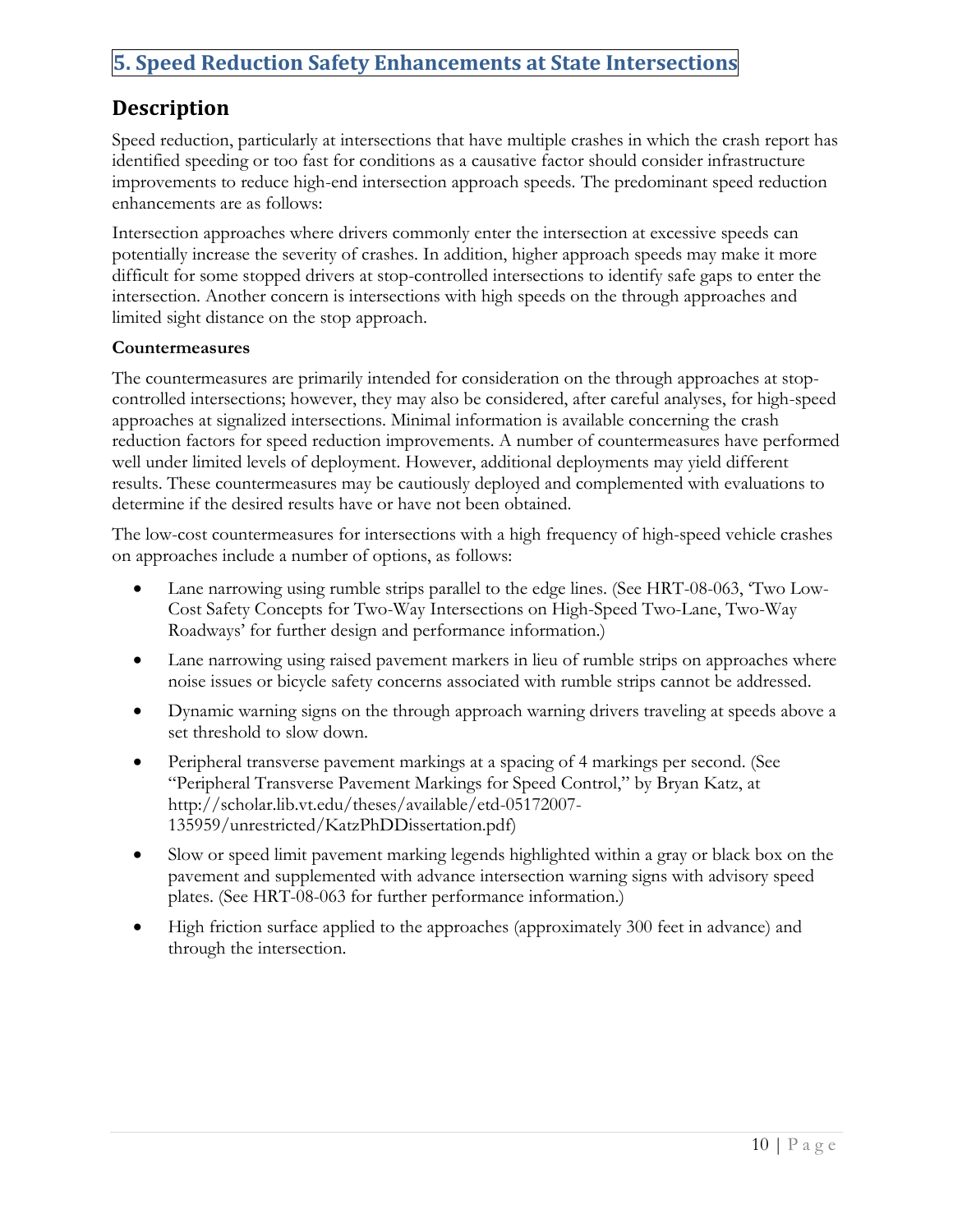The high-crash intersections where the speed reduction enhancements should be considered are summarized in Table 10:

| <b>Category</b>                                           | <b>Number of District Intersection Locations</b> |                |     |     |       |       |       |     |       |       |     |
|-----------------------------------------------------------|--------------------------------------------------|----------------|-----|-----|-------|-------|-------|-----|-------|-------|-----|
|                                                           | 1                                                | $\overline{2}$ | 3   | 4   | 5     | 6     | 8     | 9   | 10    | 11    | 12  |
| Speed Reduction<br>Enhancements - Urban                   | 4                                                | 2              | 0   | 5   | 51    | 160   | 49    | 3   | 16    | 28    | 4   |
| Speed Reduction<br>Enhancements - Rural                   | 24                                               | 14             | 24  | 16  | 179   | 113   | 133   | 30  | 18    | 6     | 27  |
| Total                                                     | 28                                               | 16             | 24  | 21  | 230   | 273   | 182   | 33  | 34    | 34    | 31  |
| <b>Construction Cost</b><br>(\$Thousand)                  | 840                                              | 480            | 720 | 630 | 6,900 | 8,190 | 5,460 | 990 | 1,020 | 1,020 | 930 |
| (1) Assumes an average cost of \$30,000 per intersection. |                                                  |                |     |     |       |       |       |     |       |       |     |

**Table 10. Speed Reduction Enhancements – State Intersections**

## **Implementation**

The key steps necessary to implement this initiative fully and realize the safety benefits of the improvements are incorporated into the processes for stop-controlled and signalized intersections above (See Section 1). That is, if an intersection meets the speed reduction crash thresholds identified above, in addition to the basic signal, sign, and marking enhancements to consider, the speed reduction enhancements listed above are also to be considered.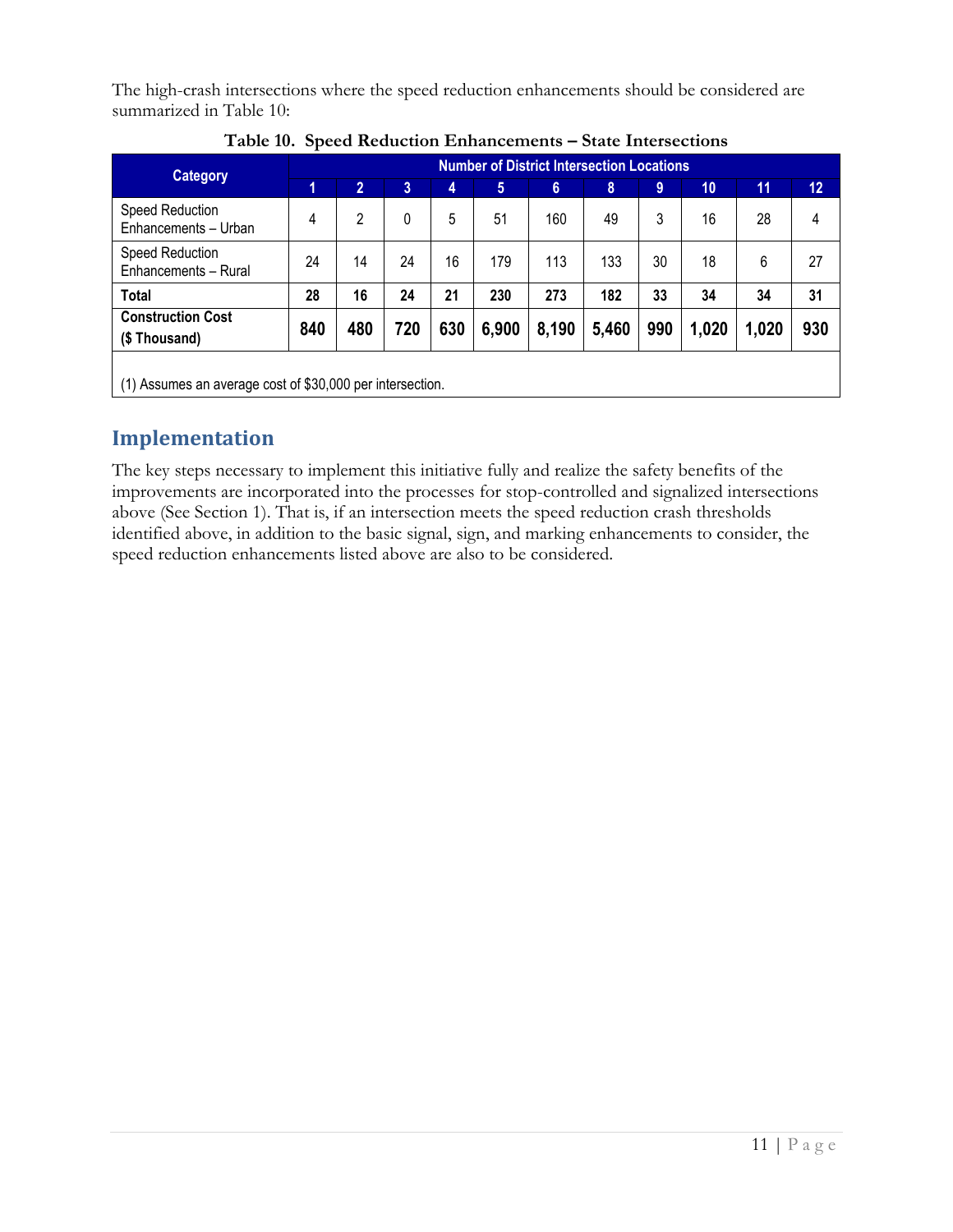#### **Tracking:**

To ensure successful implementation of the multiple strategies in the plan, the Safety Management Division (SMD) will track (See Table 11) the implementation of the various types of countermeasures being deployed at the recommended locations.

The following outlines each countermeasure category in detail, a breakout of intersection locations by district and how many of those locations were addressed. These locations include all intersections per district that meet the predetermined crash thresholds and should be addressed using a long term systematic approach.

| <b>Category</b>                                                                                                          |           | <b>District</b> |                |                |     |                 |                |           |                |     |     |                 |
|--------------------------------------------------------------------------------------------------------------------------|-----------|-----------------|----------------|----------------|-----|-----------------|----------------|-----------|----------------|-----|-----|-----------------|
|                                                                                                                          |           | 1               | $\overline{2}$ | $\overline{3}$ | 4   | $5\phantom{.0}$ | $6\phantom{a}$ | 8         | $\overline{9}$ | 10  | 11  | 12 <sup>2</sup> |
| Basic Set of Sign and<br>Marking Improvements<br>- State Intersections -<br>Stop-Controlled TCD                          | Locations | 100             | 56             | 111            | 113 | 524             | 467            | 677       | 57             | 90  | 71  | 152             |
|                                                                                                                          | Addressed |                 |                |                |     |                 |                |           |                |     |     |                 |
| Basic Set of Signal and<br>Sign Improvements -<br>State Intersections -<br>Signalized TCD                                | Locations | 21              | 9              | 17             | 19  | 131             | 239            | 80        | 14             | 25  | 37  | 27              |
|                                                                                                                          | Addressed |                 |                |                |     |                 |                |           |                |     |     |                 |
| Change of Permitted<br>and Protected Left-Turn<br>Phase to Protected<br>Only - State<br>Intersections-<br>Signalized TCD | Locations | 25              | 15             | 24             | 34  | 159             | 293            | 134       | 27             | 22  | 38  | 29              |
|                                                                                                                          | Addressed |                 |                |                |     |                 |                |           |                |     |     |                 |
| Pedestrian<br>Enhancements - State<br>Intersections                                                                      | Locations | 17              | 23             | $\overline{7}$ | 39  | 106             | 792            | 73        | 9              | 10  | 70  | $\overline{7}$  |
|                                                                                                                          | Addressed |                 |                |                |     |                 |                |           |                |     |     |                 |
| Speed Reduction<br>Enhancements - State<br>Intersections                                                                 | Locations | 28              | 16             | 24             | 21  | 230             | 273            | 182       | 33             | 34  | 34  | 31              |
|                                                                                                                          | Addressed |                 |                |                |     |                 |                |           |                |     |     |                 |
| <b>Total</b>                                                                                                             | Locations | 191             | 119            | 183            | 226 | 1,150           | 2,06<br>4      | 1,14<br>6 | 140            | 181 | 250 | 246             |
|                                                                                                                          | Addressed |                 |                |                |     |                 |                |           |                |     |     |                 |

|  | Table 11. Intersection Improvement Implementation Tracking |  |
|--|------------------------------------------------------------|--|
|  |                                                            |  |
|  |                                                            |  |

To assist SMD in determining the effectiveness of this effort, Districts will complete the ISIP Tracking Form (See Form 1) to secure before and after targeted crash histories, dates of implementation, linkages to other improvements implemented at the intersection, and other information deemed pertinent.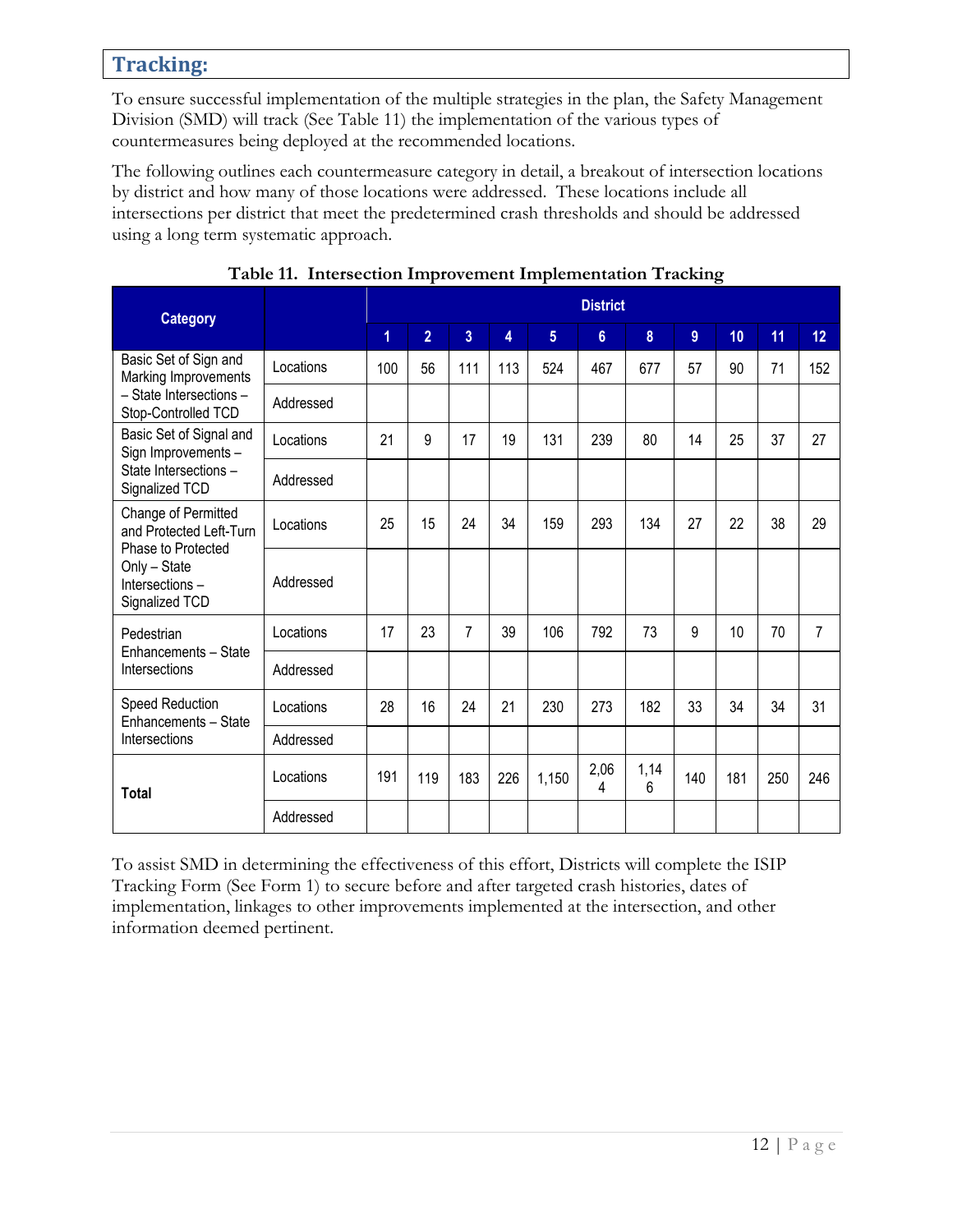

## **INTERSECTION SAFETY IMPLEMENTATION PLAN (ISIP) TRACKING FORM(5-10)**

| <b>A - CONTACT INFORMATION</b> |         |                   |                |  |  |  |  |  |
|--------------------------------|---------|-------------------|----------------|--|--|--|--|--|
| Name                           | Date    |                   |                |  |  |  |  |  |
|                                |         |                   |                |  |  |  |  |  |
| <b>B-LOCATION INFORMATION</b>  |         |                   |                |  |  |  |  |  |
| District                       | County  | MPMS#             | Project Title  |  |  |  |  |  |
| <b>SR</b>                      | Section | Beginning Seg/Off | Ending Seg/Off |  |  |  |  |  |

| <b>C-PROJECT INFORMATION</b> |              |                              |  |  |  |  |
|------------------------------|--------------|------------------------------|--|--|--|--|
| <b>Project Cost</b>          | Funding Type | ISIP Category (From Tbl. 11) |  |  |  |  |
|                              |              |                              |  |  |  |  |

#### **D - PROJECT DESCRIPTION**

**Please provide the reason for the safety deficiency, how the project will address it and the cost associated with each safety countermeasure.**

#### **E – CRASH HISTORY**

**Please provide the crash summary report (CDART) for the above mentioned location for three years prior to project commencement.**